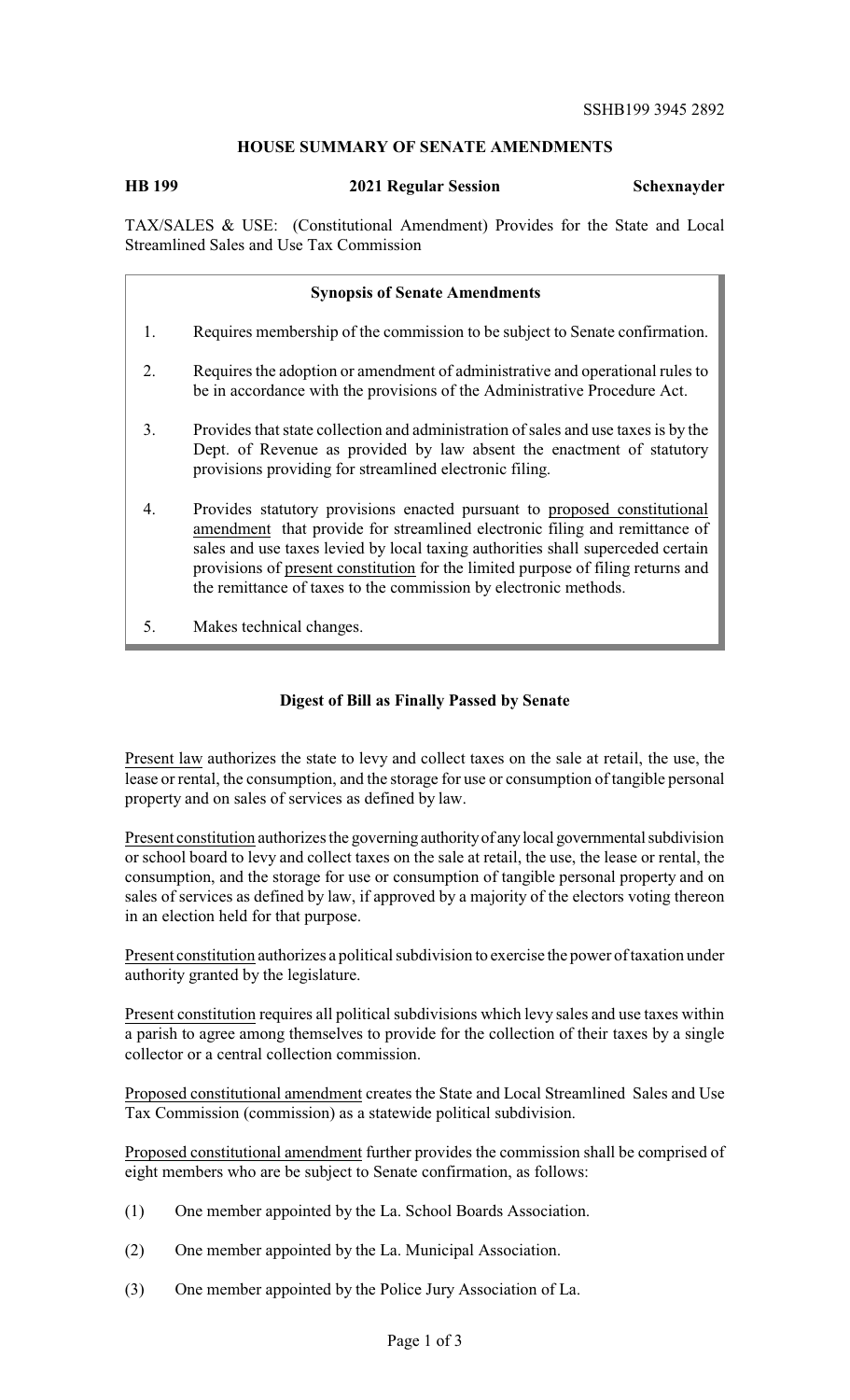- (4) One member appointed by the La. Sheriffs' Association.
- (5) The secretary of the Dept. of Revenue, or the designee of the secretary.
- (6) One member appointed by the governor.
- (7) One member appointed by the speaker of the House of Representatives.
- (8) One member appointed by the president of the Senate.

Proposed constitutional amendment requires the chairman and vice-chairman to be elected annually. Requires the first chairman of the commission to be a member referenced above in Paragraphs (1) through (4) and the first vice-chairman to be a member referenced above in Paragraphs (5) through (8). Further requires the following chairman to be a member referenced above in Paragraphs (5) through (8) and the vice-chairman to a member referenced above in Paragraphs (1) through (4). Requires the chairman and vice-chairman positions to rotate each year in this manner.

Proposed constitutional amendment provides that the adoption or amendment of administrative and operational rules of the commission shall require a vote of two-thirds of the members. Further provides administrative and operation rules of the commission shall be in accordance with the provisions of the Administrative Procedure Act.

Proposed constitutional amendment provides that the commission shall provide for streamlined electronic filing and remittance of all sales and use taxes levied in the state. Further provides for prompt remittance of all monies collected and specifies that monies collected shall be the property of the respective taxing authority.

Proposed constitutional amendment requires the commission to serve as the streamlined administrative entity to provide policy advice and to promulgate rules relative to sales and use taxes levied by all taxing authorities within the state. Further provides the commission shall serve as the central audit entity for all taxpayers without a physical presence in La.

Proposed constitutional amendment provides that the commission shall be funded by both state and local sales and use tax revenues considered by the commission reasonable and necessary costs of administration and collection of sales and use taxes.

Proposed constitutional amendment provides that on a day selected bythe commission or six months after the effective date of the proposed constitutional amendment the La. Sales and Use Tax Commission for Remote Sellers and the La. Uniform Local Sales Tax Board shall be abolished. Further provides the powers, duties, functions, and responsibilities of these entities shall be transferred to the commission. Provides that any reference in law to the La. Sales and Use Tax Commission for Remote Sellers and the La. Uniform Local Sales Tax Board shall be deemed to apply to the commission. Further provides that all books, papers, records, actions, property, and employees of La. Sales and Use Tax Commission for Remote Sellers and the La. Uniform Local Sales Tax Board shall be transferred to the commission.

Proposed constitutional amendment requires a two-thirds vote of the legislature to enact all statutory provisions relative to duties, funding, or obligations of the commission.

Proposed constitutional amendment provides absent the enactment of statutory provisions providing for streamlined electronic filing and remittance, present constitution and present law law shall remain effective.

Proposed constitutional amendment provides any statutory provision enacted pursuant to proposed constitutional amendment that provides for streamlined electronic filing and remittance of sales and use taxes levied by local taxing authorities shall supercede the provisions of present constitution for the limited purposes of filing returns and remittance of taxes to the commission by electronic methods.